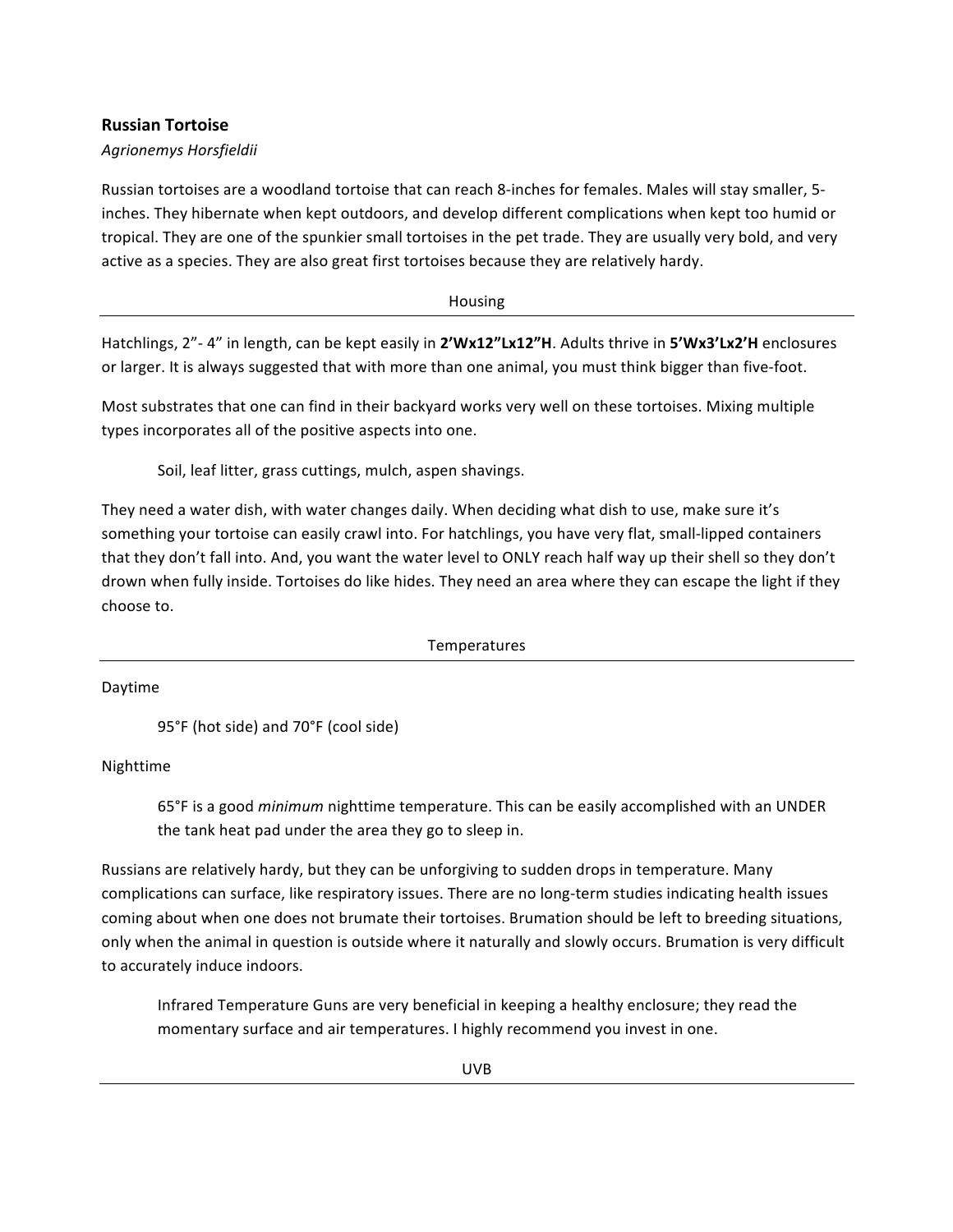ALL Tortoises need UVB florescent bulbs if they are not receiving natural (unfiltered) sunlight. UVB bulbs include;

Repti-sun 10.0, Power-suns 100 watts, Arcadia D3 + 10% T5 HO

Supplementation will be addressed later, and it provides vitamin D3 along with calcium.

Food

Russian tortoises base diet is green vegetables.

Endive, escarole, dandelion greens, shredded cactus pads, baby kale, red leaf, green leaf, arugula and chicory leaf, oak leaf, mizuna, mustard leaf, frisee, berry leaves, grape leaves, radish greens

Root veggies, shredded, will add variety into their diet. Usually, I feel these out two to three times a week.

Yellow squash, banana squash, zucchini, yams or sun burst squash

There is a very large variety of flowers that are non-toxic. You must be aware of the source of your flowers. Food-grade flowers are hard to find. They must be non-fertilized and fully organic. Runoff from contaminated water can leach pesticides into the flowers.

Dandelion Flowers, Hibiscus, Roses, Dendrobium Sp. Of Orchid, Pansies, Carnations

Fruit should be fed moderately. Fruit is a treat. This between 10% of their diet. Fruit with a higher concentration of sugar and vitamin C should be fed in fewer quantities because it can cause diarrhea in high doses. 

Some fruit has a high percentage of acid. Oranges, lemons and limes should be *avoided* completely.

Berries, Bell pepper, Tomatoes, Peaches and Nectarines, Watermelon, Mango, Cantaloupe

Do Not feed spinach, parsley, chard, iceburg lettuce or broccoli.

Do Not feed animal based protein (dog or cat food, bugs, meat)

Supplementation

Supplementation needs to be a Calcium (1.5% per serving) + Vitamin D3 (3,000 IU/KG)

Repashy Grassland Grazers, Zoo Med Repti Calcium with D3, Mazuri tortoise diet (soaked), Repashy Superveggies